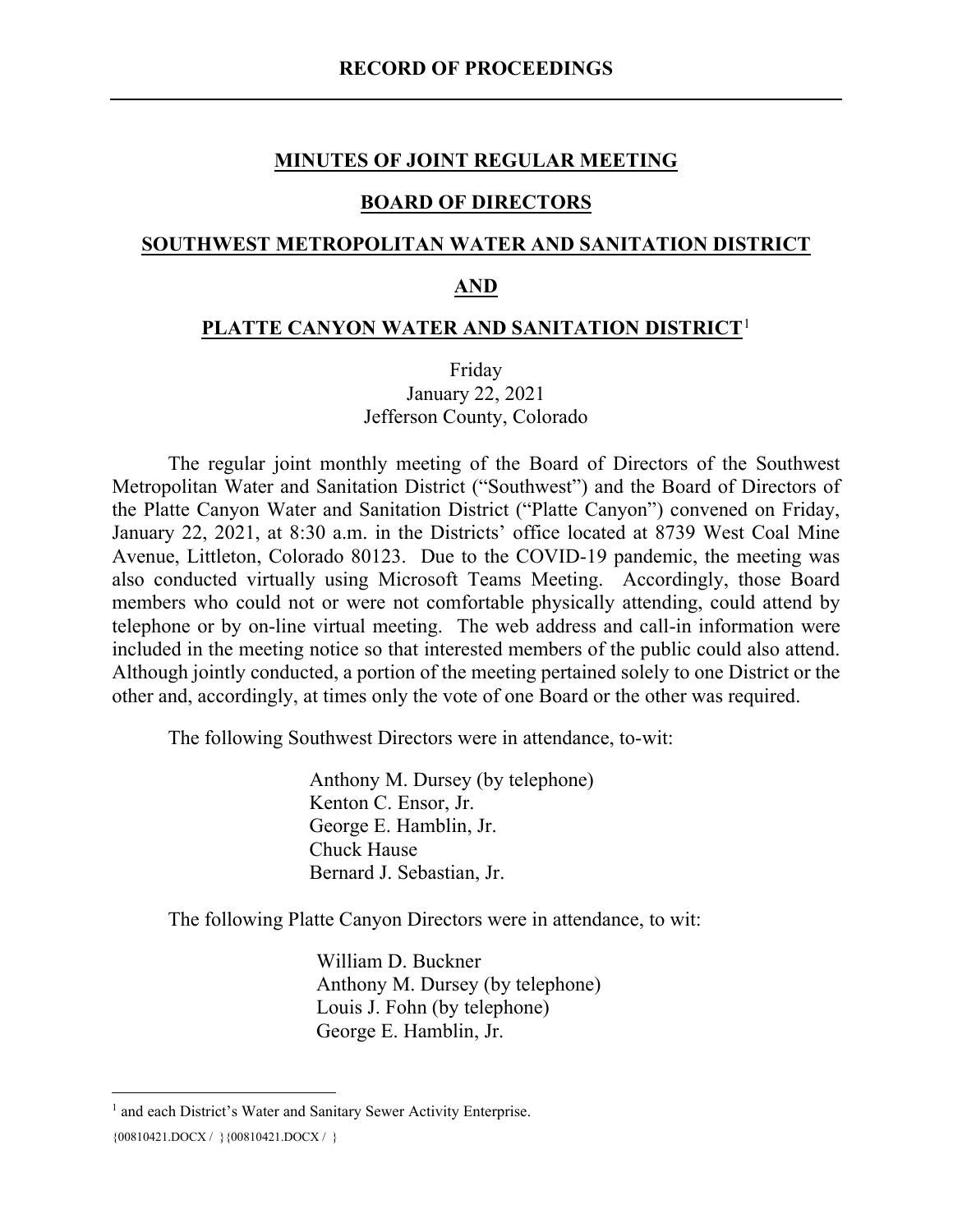The following Platte Canyon staff members were physically in attendance in the boardroom: Patrick J. Fitzgerald, manager; Cynthia Lane, assistant manager; and Vanessa Shipley, financial administrator.

The following Platte Canyon staff members attended virtually, although they were physically present in their office: Scott Hand, operations supervisor; Tony Cocozzella, construction program manager; Alyssa Quinn, business program specialist coordinator; and Bridgett Butterfield, communications and administrative services coordinator.[2](#page-1-0)

Also, in attendance by telephone was Timothy J. Flynn, from Collins Cockrel & Cole, P.C., legal counsel for both Districts.

## **CALL TO ORDER**

The meeting was called to order by Southwest President, Anthony M. Dursey, who presided as Chair.

## **APPROVAL OF SOUTHWEST AGENDA**

Following a brief discussion, a motion was made by Southwest Director Hause and seconded by Southwest Director Sebastian to approve, as presented, the Southwest agenda. The Chair called for a vote of the Southwest Board, and the vote was as follows:

| Anthony M. Dursey         | Aye |
|---------------------------|-----|
| Kenton C. Ensor, Jr.      | Aye |
| George E. Hamblin, Jr.    | Aye |
| <b>Chuck Hause</b>        | Aye |
| Bernard J. Sebastian, Jr. | Aye |

# **SOUTHWEST CONSENT AGENDA ITEMS**

Following a brief discussion, a motion was made by Southwest Director Sebastian and seconded by Southwest Director Ensor to approve Southwest Consent Agenda Items 1 and 2, as set forth below, by a single motion:

**1. Ratification of Interim Disbursements and Approval of Current Payables.** Southwest payables and supplemental disbursements for the month of January 2021, in the aggregate amount of \$420,423.02, represented by Southwest check nos. 20104 thru 20136, inclusive, including any checks written by the manager pursuant to prior Board authorization for less than \$2,500, as well as various electronic fund payments for utility and other authorized electronic payment vendors.

{ $00810421.DOCX /$ }{ $00810421.DOCX /$ } 2

<span id="page-1-0"></span><sup>&</sup>lt;sup>2</sup> Southwest has no employees. The above-named personnel are Platte Canyon employees who, pursuant to contract with Platte Canyon, provide management, operation and maintenance services for Southwest.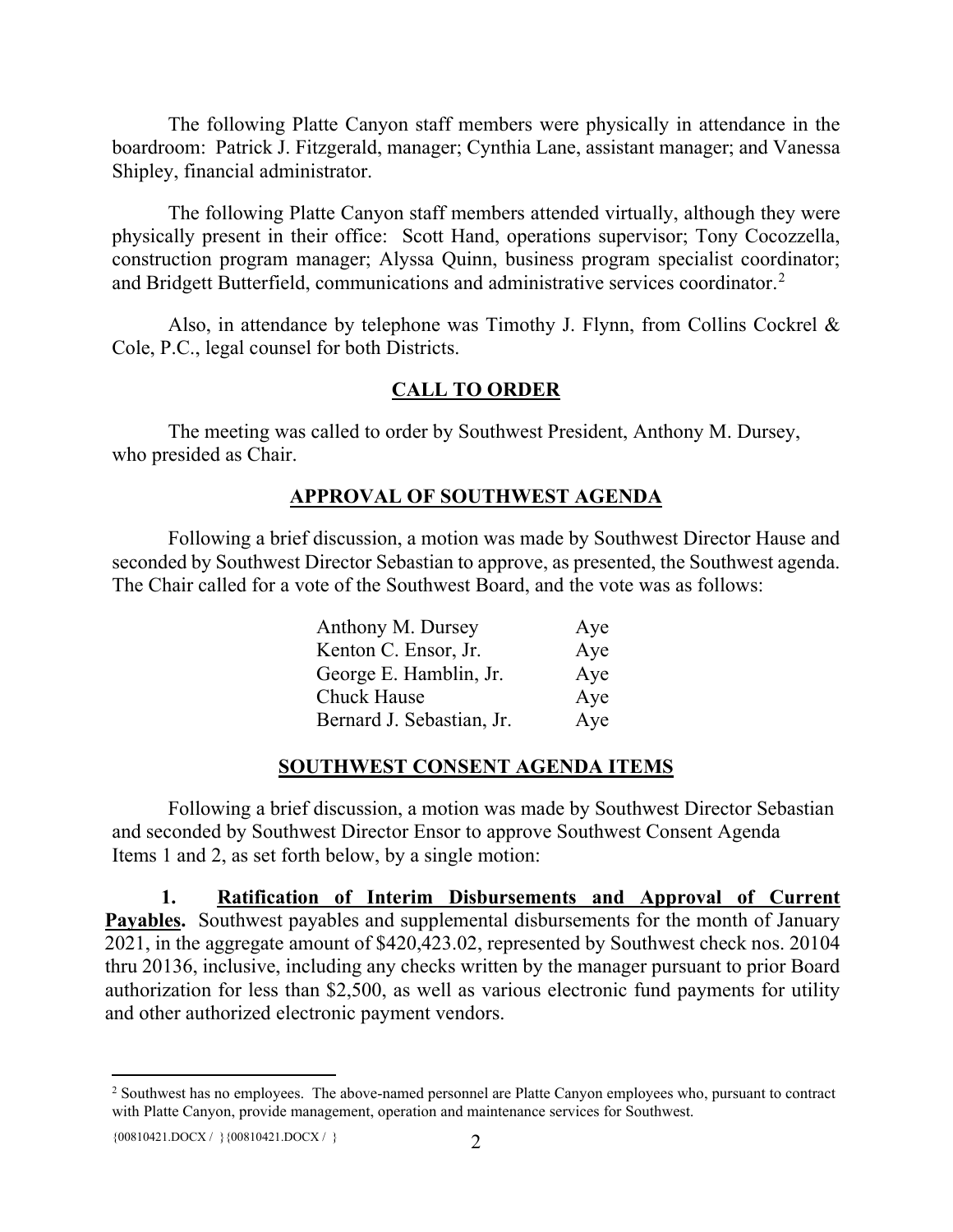**2. Southwest Investment/Deposit Transaction Report**. During the month of December 2020, Southwest did not purchase any treasury notes or agency securities, nor did any agency securities or treasury note mature or redeem. In addition, Southwest did not roll over or renew any certificates of deposit.

The Chair called for a vote of the Southwest Board, and the vote was as follows:

| Anthony M. Dursey      | Aye |
|------------------------|-----|
| Kenton C. Ensor, Jr.   | Aye |
| George E. Hamblin, Jr. | Aye |
| <b>Chuck Hause</b>     | Aye |
| Bernard J. Sebastian   | Aye |

#### **SOUTHWEST ACTION ITEMS**

**1. Adoption of Resolution 2021-1-1 Establishing the Dates and Times for Board Meetings and Designating the Location for Posting Meeting Notices**. The manager reviewed with the Board, Resolution 2021-1-1 which reaffirms the Southwest's regular meeting schedule for 2021, as being on the fourth Friday of each month, except for the months of November and December, when the meeting will be held on the third Friday of the month, and designates the Southwest website as the location for posting Open Meeting Law notices, which when available, will include a meeting agenda at least 24 hours prior to each meeting.

Following a brief discussion, a motion to adopt Resolution 2021-1-1 was made by Southwest Director Hause and seconded by Southwest Director Sebastian. The Chair called for a vote of the Southwest Board, and the vote was as follows:

| Anthony M. Dursey         | Aye |
|---------------------------|-----|
| Kenton C. Ensor, Jr.      | Aye |
| George E. Hamblin, Jr.    | Aye |
| <b>Chuck Hause</b>        | Aye |
| Bernard J. Sebastian, Jr. | Aye |

A copy of Resolution 2021-1-1 is attached to the original of these minutes as Exhibit A.

## **SOUTHWEST INFORMATION/DISCUSSION ITEMS**

There were no information or discussion items to come before the Southwest Board.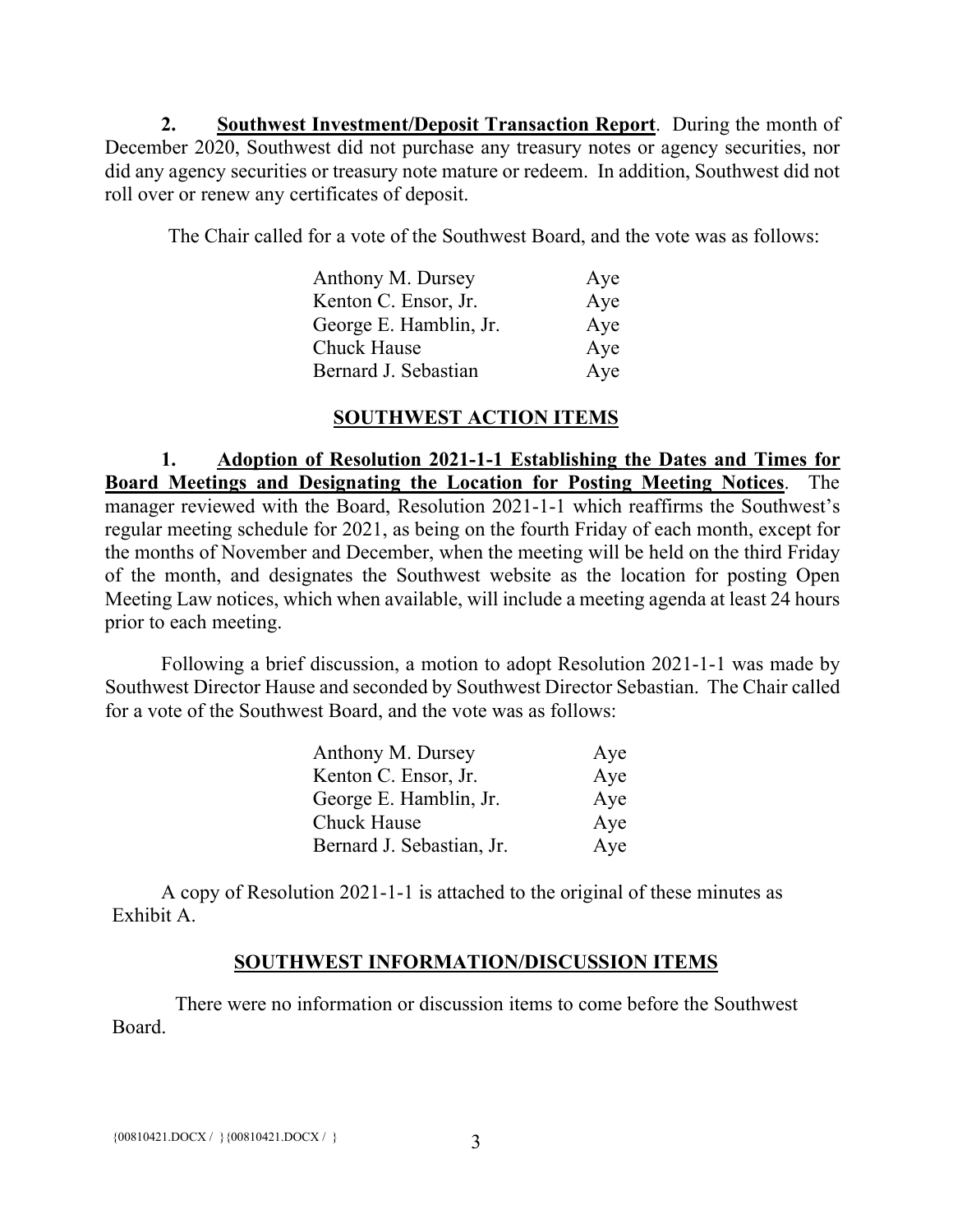#### **SOUTHWEST NEW BUSINESS**

There was no new business to come before the Southwest Board.

#### **JOINT PARTICIPATION PORTION OF THE MEETING**

Southwest President, Anthony M. Dursey, continued to act as Chair of the joint participation portion of the meeting.

#### **APPROVAL OF JOINT MEETING AGENDA**

Following a brief discussion, a motion was made by Platte Canyon Director Buckner and seconded by Southwest Director Hause to approve the joint meeting agenda, as presented. The Chair called for a vote of the Southwest Board, and the vote was as follows:

| Anthony M. Dursey         | Aye |
|---------------------------|-----|
| Kenton C. Ensor, Jr.      | Aye |
| George E. Hamblin, Jr.    | Aye |
| <b>Chuck Hause</b>        | Aye |
| Bernard J. Sebastian, Jr. | Aye |

The Chair then called for a vote of the Platte Canyon Board, and the vote was as follows:

| William Buckner        | Aye |
|------------------------|-----|
| Anthony M. Dursey      | Aye |
| Louis J. Fohn          | Aye |
| George E. Hamblin, Jr. | Aye |

#### **JOINT MEETING CONSENT AGENDA ITEM**

**1. Approval of the Minutes of the Boards' December 18, 2020 Joint Regular Meeting.** Following a brief discussion, a motion was made by Southwest Director Hamblin and seconded by Platte Canyon Director Buckner to approve, as written, the minutes of the Boards' December 18, 2020 joint regular meeting. The Chair called for a vote of the Southwest Board, and the vote was as follows:

| Anthony M. Dursey         | Aye |
|---------------------------|-----|
| Kenton C. Ensor, Jr.      | Aye |
| George E. Hamblin, Jr.    | Aye |
| Chuck Hause               | Aye |
| Bernard J. Sebastian, Jr. | Aye |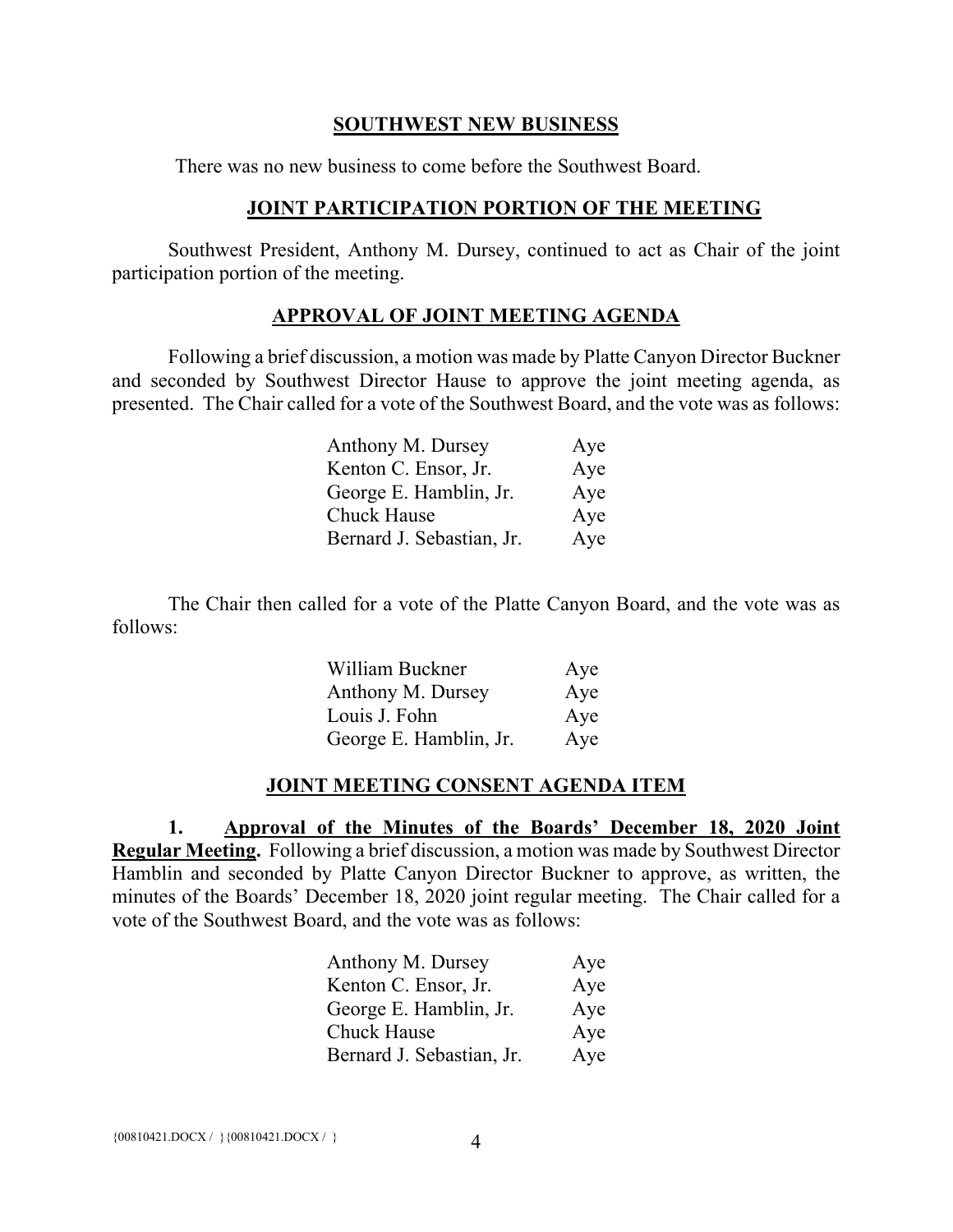The Chair then called for a vote of the Platte Canyon Board, and the vote was as follows:

| William Buckner        | Aye |
|------------------------|-----|
| Anthony M. Dursey      | Aye |
| Louis J. Fohn          | Aye |
| George E. Hamblin, Jr. | Aye |

The approved minutes of the Board's December 18th joint regular meeting will be presented to the members of each Board for signature as soon as practical, as further evidence of ratification, confirmation and approval.

## **JOINT MEETING ACTION ITEMS**

There were no action items to come before this joint regular meeting of the Boards.

# **JOINT MEETING INFORMATION/DISCUSSION ITEMS**

## **1. Financial Matters**.

**(a) Platte Canyon Financial Statements**. The following unaudited Platte Canyon financial statements, prepared by Vanessa Shipley, for the twelve-month period ending December 31, 2020, were presented to the Boards:

(i) Statement of Net Assets, dated December 31, 2020, showing Platte Canyon's Assets, Liabilities, and Net Assets;

(ii) Statement of Revenue, Expenses and Changes in Net Assets for the twelve-month period ending December 31, 2020;

(iii) Schedule of Revenue and Expenditures – Budget  $\&$  Actual CM/YTD Actuals Compared to Annual Budget for the twelve-month period ending December 31, 2020; and

(iv) Schedule of Revenue and Expenditures – Budget & Actual CM/YTD Actuals Compared to CM/YTD Budget for the twelve-month period ending December 31, 2020.

Vanessa Shipley reviewed the year-to-date financial statements, noting important variances and adjustments and pointing out the highlights set forth in the financial statements, with regard to certain revenue and expenditure items.

At the conclusion of Vanessa Shipley's review of the Platte Canyon financial statements, a motion was made by Platte Canyon Director Buckner and seconded by Platte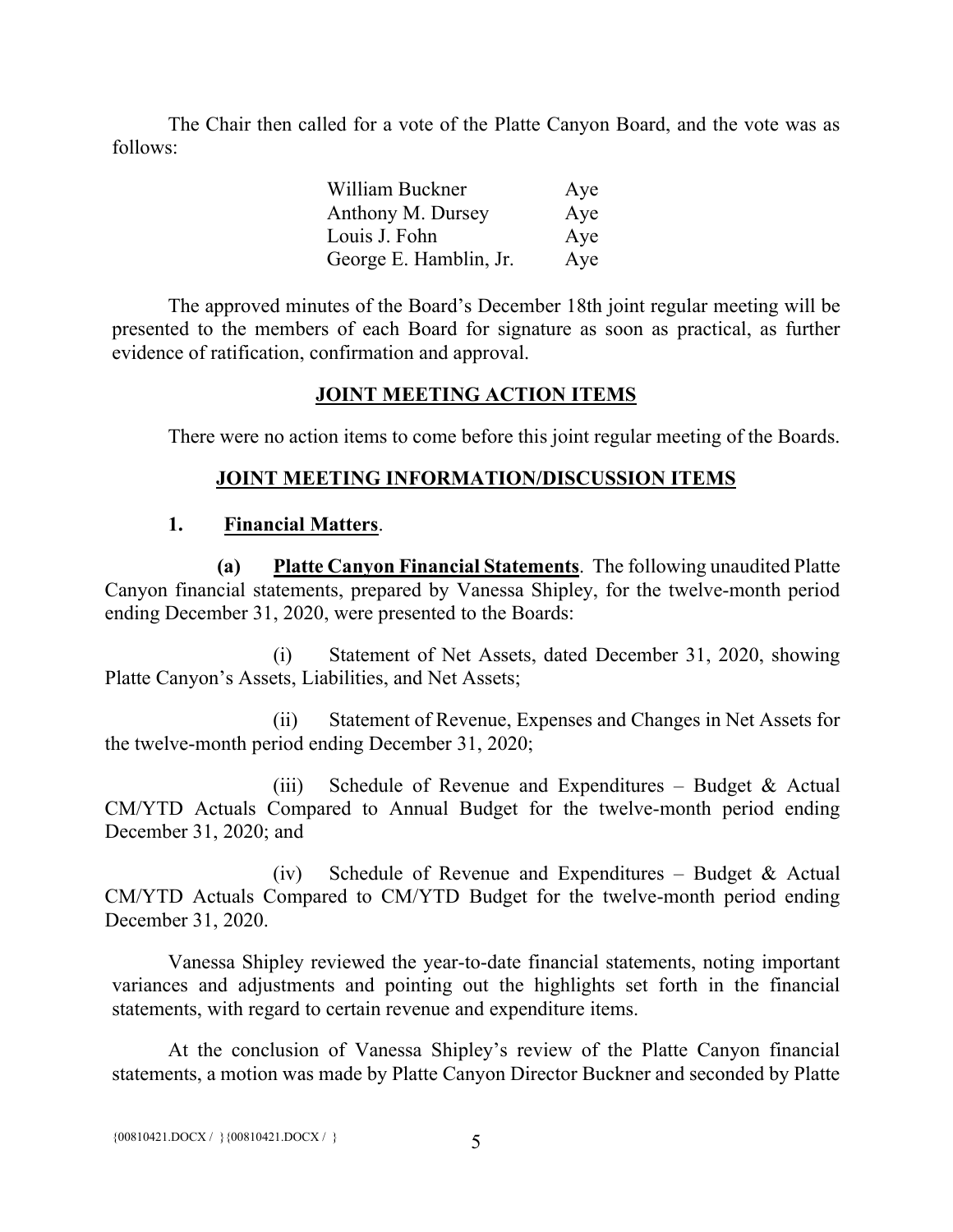Canyon Director Hamblin to accept the Platte Canyon financial statements, as presented. The Chair called for a vote of the Platte Canyon Board, and the vote was as follows:

| William Buckner        | Aye |
|------------------------|-----|
| Anthony M. Dursey      | Aye |
| Louis J. Fohn          | Aye |
| George E. Hamblin, Jr. | Aye |

**(b) Southwest Financial Statements**. The following unaudited Southwest financial statements, prepared by Vanessa Shipley for the twelve-month period ending December 31, 2020, were presented to the Boards:

(i) Statement of Net Assets, dated December 31, 2020, showing Southwest's Assets, Liabilities, and Net Assets;

(ii) Statement of Revenue, Expenses and Changes in Net Assets for the twelve-month period ending December 31, 2020;

(iii) Schedule of Revenue and Expenditures – Budget  $\&$  Actual CM/YTD Actuals Compared to Annual Budget for the twelve-month period ending December 31, 2020; and

(iv) Schedule of Revenue and Expenditures – Budget & Actual CM/YTD Actuals Compared to CM/YTD Budget for the twelve-month period ending December 31, 2020.

Vanessa Shipley reviewed the year-to-date financial statements, noting important variances and adjustments and pointing out the highlights set forth in the financial statements, with regard to certain revenue and expenditure items.

At the conclusion of Vanessa Shipley's review of the Southwest financial statements, a motion was made by Southwest Director Ensor and seconded by Southwest Director Sebastian to accept the Southwest financial statements, as presented. The Chair called for a vote of the Southwest Board, and the vote was as follows:

| Anthony M. Dursey         | Aye |
|---------------------------|-----|
| Kenton C. Ensor, Jr.      | Aye |
| George E. Hamblin, Jr.    | Aye |
| Chuck Hause               | Aye |
| Bernard J. Sebastian, Jr. | Aye |

**(c) Platte Canyon Investment/Deposit Report**. The Boards reviewed a list of Platte Canyon's investments in U.S. Government treasury notes, agency securities, certificates of deposit, and money market funds, together with a report showing the funds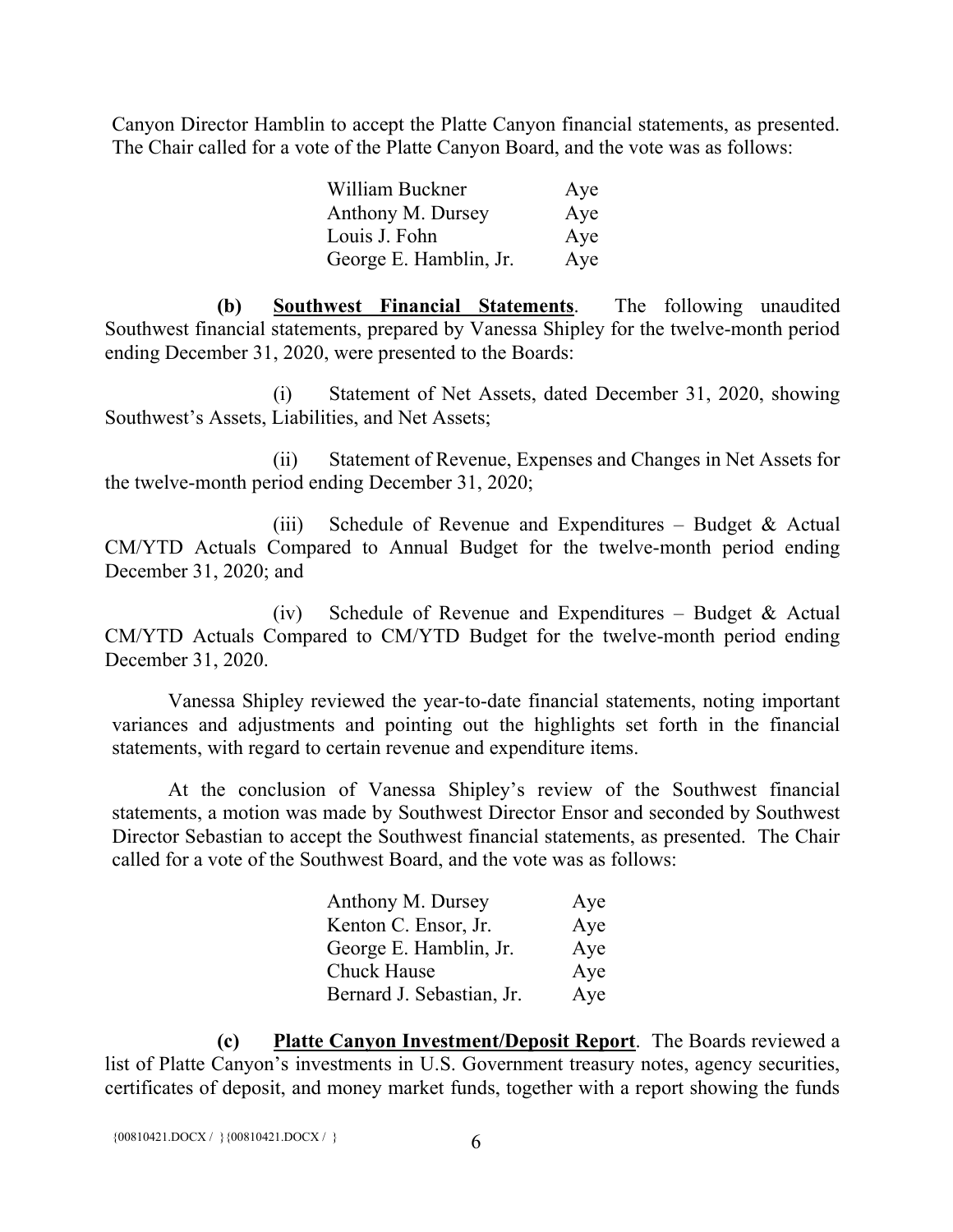Platte Canyon has in approved state depositories and authorized local government investment pools. As of December 31, 2020, Platte Canyon's investments and deposits totaled \$9,314,855.15, itemized as follows:

| <b>Description</b>           | <b>Amount</b>  | Percentage |
|------------------------------|----------------|------------|
| Checking                     | \$244,034.12   | 2.62%      |
| Certificates of Deposit      | \$744,000.00   | 7.99%      |
| ColoTrust-Prime              | \$0.00         | $0.00\%$   |
| ColoTrust-Plus               | \$1,058,837.65 | 11.37%     |
| ColoTrust-Trust Account      | \$1,763,285.24 | 18.93%     |
| CSAFE-Core                   | 3,001,018.58   | 32.22%     |
| <b>Treasury Bills</b>        | \$0.00         | $0.00\%$   |
| <b>Treasury Notes</b>        | \$1,003,679.56 | 10.78%     |
| U.S. Government Agencies and | \$1,500,000.00 | 16.10%     |
| Instrumentalities            |                |            |
| <b>TOTAL</b>                 | \$9,314,855.15 | $100\%$    |

The average yield on Platte Canyon's investments for the month of December 2020, as calculated by staff, was 0.5632% per annum.

Following a brief discussion, a motion was made by Platte Canyon Director Hamblin and seconded by Platte Canyon Director Buckner to accept the Platte Canyon Schedule of Deposits and Investments as presented. The Chair called for a vote of the Platte Canyon Board, and the vote was as follows:

| William Buckner        | Aye |
|------------------------|-----|
| Anthony M. Dursey      | Aye |
| Louis J. Fohn          | Aye |
| George E. Hamblin, Jr. | Aye |

**(d) Southwest Investment/Deposit Report**. The Boards reviewed a list of Southwest's investments in U.S. Government treasury notes, agency securities, certificates of deposit, and money market funds, together with a report showing the funds Southwest has in approved state depositories and authorized investment pools. As of December 31, 2020, Southwest's investments and deposits totaled \$24,484,043.36, itemized as follows: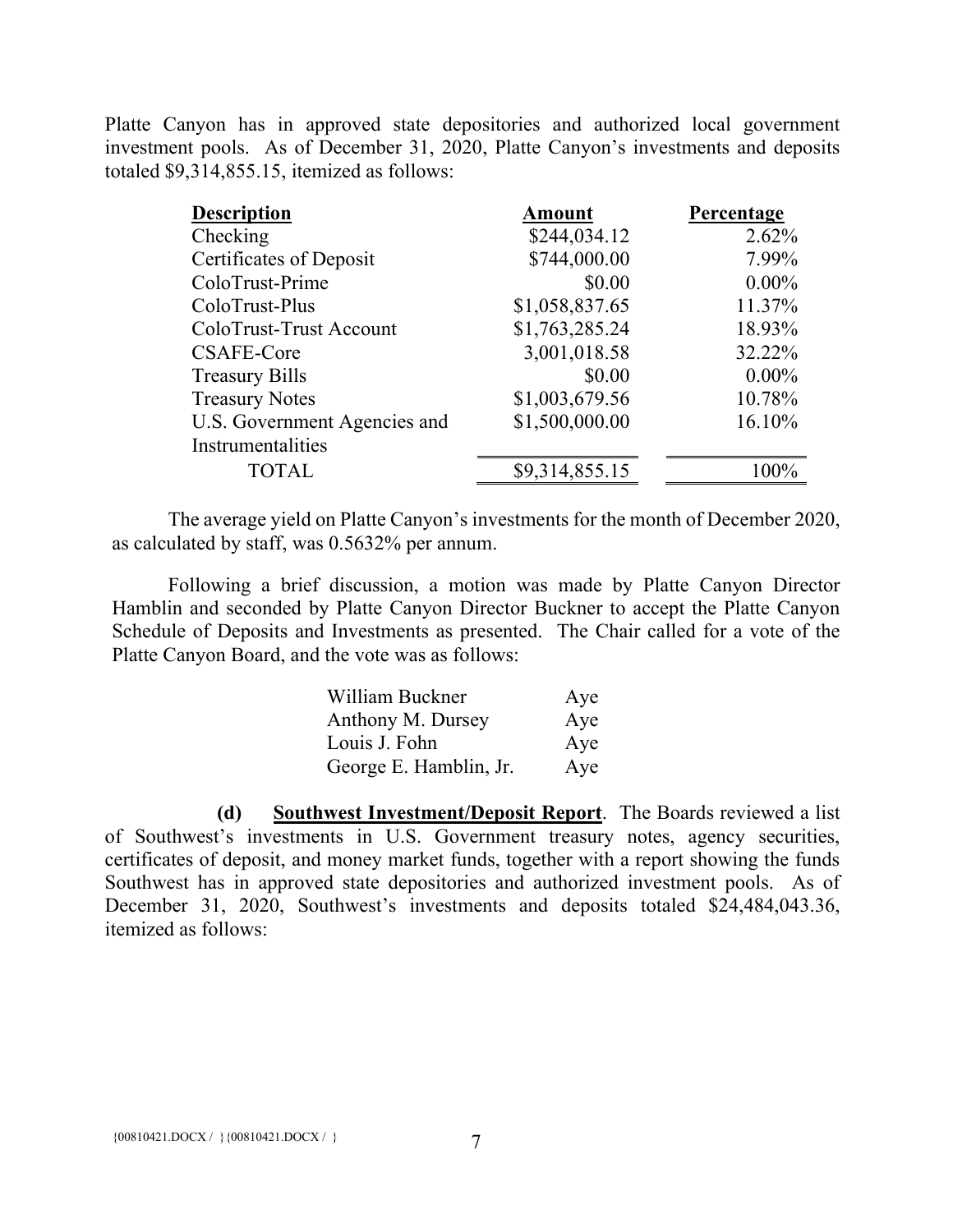| <b>Description</b>           | <b>Amount</b>   | Percentage |
|------------------------------|-----------------|------------|
| Checking                     | \$28,605.47     | 0.12%      |
| Certificates of Deposit      | \$494,000.00    | 2.02%      |
| ColoTrust-Prime              | \$0.00          | $0.00\%$   |
| ColoTrust-Plus               | \$3,434,232.69  | 14.03%     |
| ColoTrust-Trust Account      | \$4,526,516.14  | 18.49%     |
| CSAFE-Core                   | \$5,996,170.38  | 24.49%     |
| <b>Treasury Bills</b>        | \$0.00          | $0.00\%$   |
| <b>Treasury Notes</b>        | \$6,004,518.68  | 24.52%     |
| U.S. Government Agencies and | \$4,000,000.00  | 16.34%     |
| Instrumentalities            |                 |            |
| <b>TOTAL</b>                 | \$24,484,043.36 | 100%       |

The average yield on Southwest's investments for the month of December 2020, as calculated by staff, was 1.0985% per annum.

Following a brief discussion, a motion was made by Southwest Director Sebastian and seconded by Southwest Director Ensor to accept the Southwest Schedule of Deposits and Investments as presented. The Chair called for a vote of the Southwest Board, and the vote was as follows:

| Anthony M. Dursey         | Aye |
|---------------------------|-----|
| Kenton C. Ensor, Jr.      | Aye |
| George E. Hamblin, Jr.    | Aye |
| Chuck Hause               | Aye |
| Bernard J. Sebastian, Jr. | Aye |

**2. Management Report**. The manager and the assistant manager reviewed, as more particularly set forth below, the written management report dated December 2020. A copy of the management report was previously provided to each member of both Boards.

**(a) Dutch Creek Interceptor Damage Claim**. The manager discussed the claim filed by Southwest for approximately \$280,000 against Superior Underground, LLC, Sturgeon Electric and Xcel Energy for damage caused by Superior Underground's boring operation on November 13, 2020. At that date and time, Superior Underground's boring operation penetrated the Interceptor, causing severe damage; the total amount of which has not yet been determined by Southwest.

When the boring instrument penetrated the Interceptor, the interior lining was dislodged as a result of the rotating action of the boring tool and the lining was crumpled into a huge ball that caused a major back-up in the Interceptor line. As a result of the backup, wastewater was released into Dutch Creek and backed-up into a Platte Canyon line that connected to the Interceptor. The back-up in the Platte Canyon line resulted in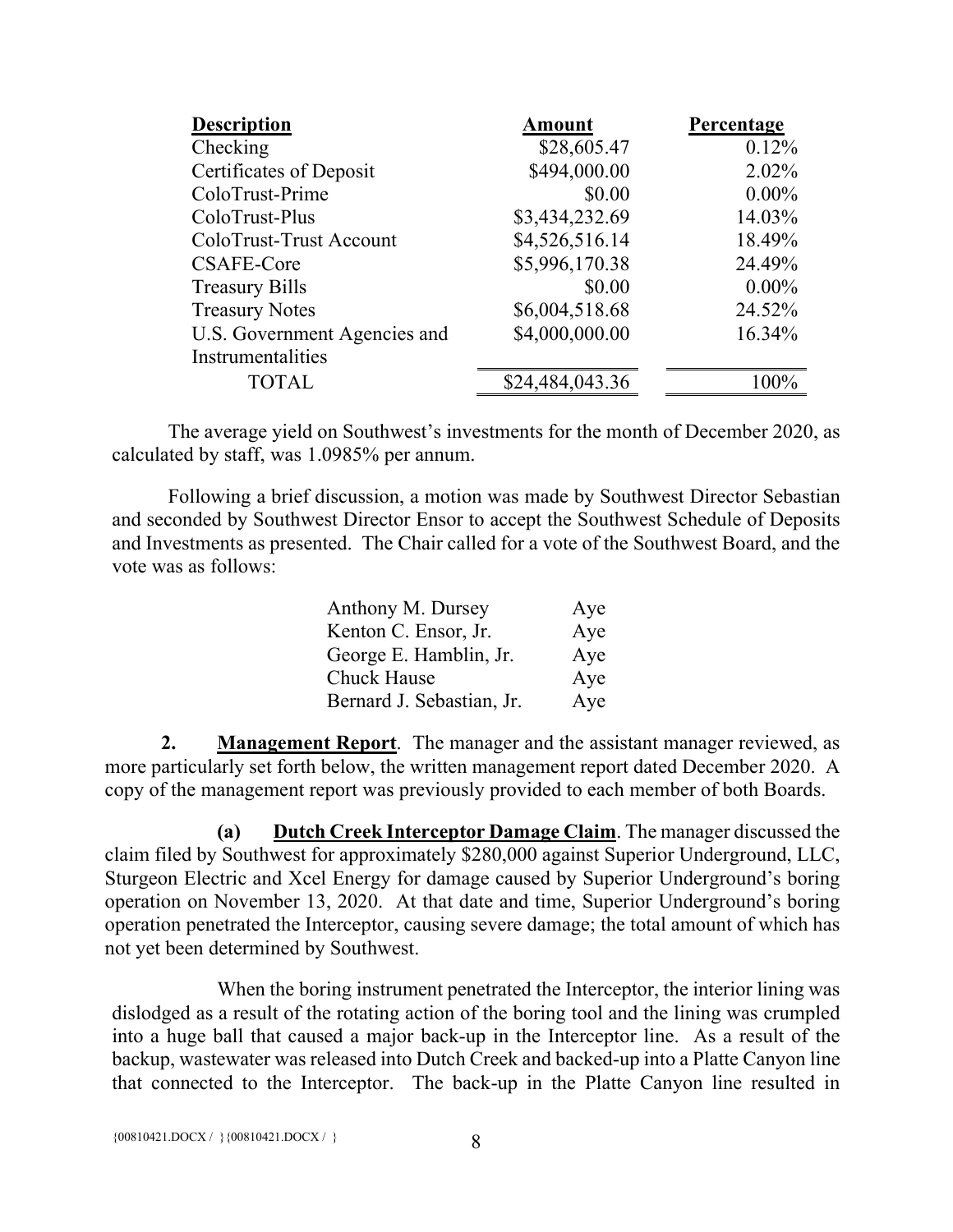wastewater being discharged into the basements of at least five homes served by Platte Canyon.

Superior Underground's insurance company, Traveler's Insurance Company, has been put on notice of the claim and is in the process of investigating their insured's responsibility for the damage. It was noted that the underground Dutch Creek Interceptor Line had been appropriately located by Platte Canyon crews in accordance with the Excavation Requirement Statute, and that the contractor, Superior Underground, LLC, failed to properly pothole to determine the precise location of the Interceptor line before boring operations commenced.

**(b) Service Line Leak at 6965 S. Platte Canyon Road**. There was a brief discussion concerning Southwest's replacement of the water service line connected to Denver Water's conduit 10 at 6965 S. Platte Canyon Road. It is believed this service line was installed by Denver Water prior to Southwest being organized. Southwest repaired the damage, but has submitted a bill to Denver Water for the costs incurred. The amount submitted to Denver Water is \$20,224. Denver Water is currently investigating the claim, but has made no determination as to its responsibility to reimburse Southwest.

**(c) District's Response to Covid-19**. The assistant manager noted that there have been no new suspected or confirmed Covid-19 exposures of Platte Canyon employees since the Boards' December 18<sup>th</sup> meeting. All Platte Canyon staff have returned to working full time in the District office. Everyone is eagerly awaiting an announcement as to when the District employees will have access to the Covid-19 vaccine. It is hoped this will occur in early February.

**(d) Communications with Customers**. Cynthia Lane noted that Bridgett Butterfield is doing an excellent job coordinating both Platte Canyon and Southwest customer communications, including any communications necessitated by any water line break or other emergencies. The December newsletter continues to generate traffic on both Districts' websites. Email open rates averaged just over 50% for Platte Canyon and Southwest. This is well above industry benchmarks. Preparation of each Districts' March newsletter is currently underway.

Bridgett Butterfield is in the process of preparing a communication to both Districts' customers concerning 2021 capital improvement projects, which will begin in early 2021. Given the Covid-19 pandemic, customer outreach for 2021 capital improvement projects will include a significant amount of online outreach and limited personal interaction with customers.

**(e) Miscellaneous Matters.** The manager and assistant manager referred to the balance of the management report and expressed their willingness to answer any questions that either Board might have. There were no questions.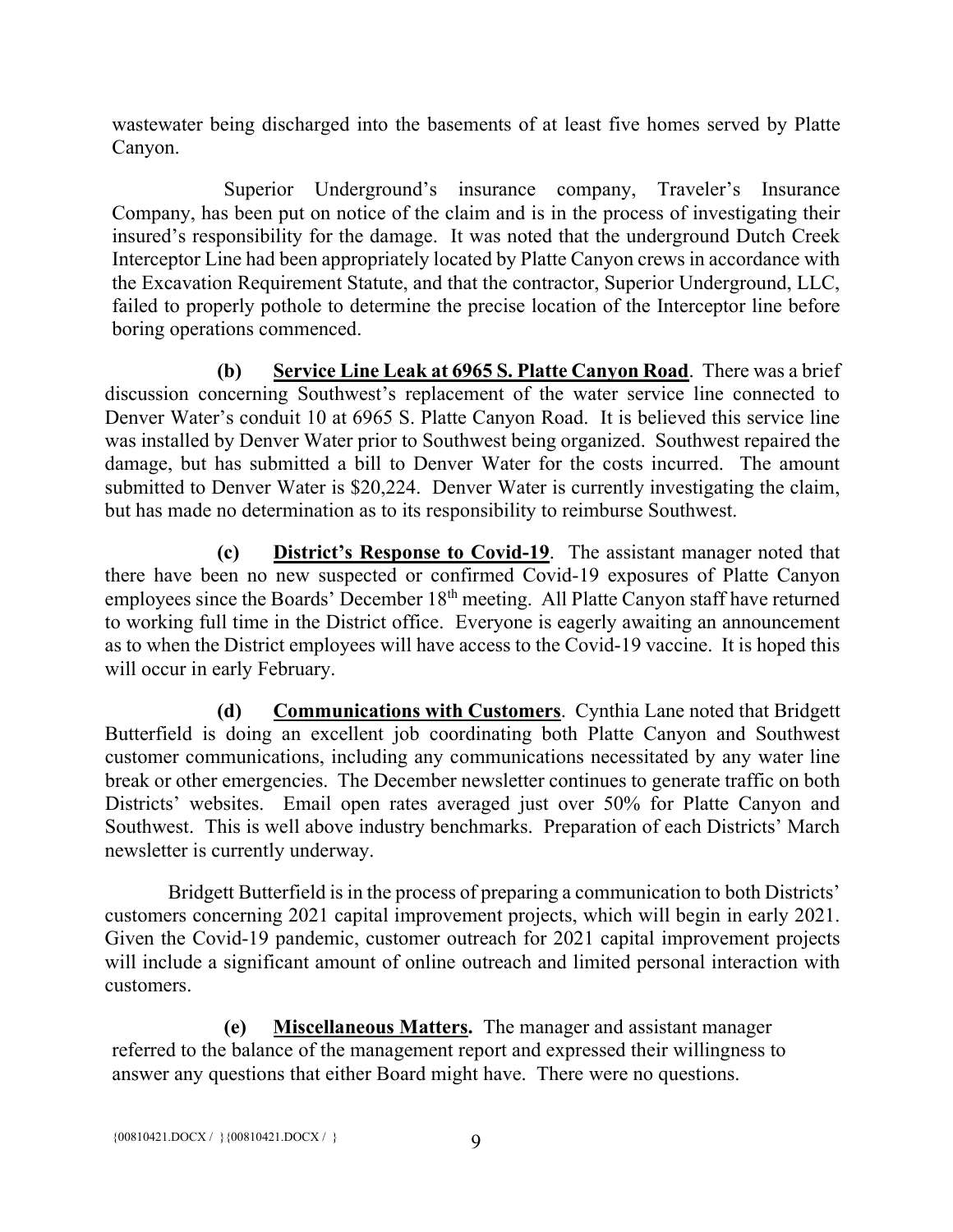**3. Operations and Maintenance Summary Report**. Scott Hand reviewed the Operations and Maintenance Summary report dated December 2020. During the reporting period, Southwest had no water service interruptions. Platte Canyon had one water service interruption on December  $3<sup>rd</sup>$  at 7250 S. Newland Court. A 2" service saddle corroded causing damage to the service line as well as the adjacent 8" water main. The District replaced the section of the pipe and restored water service utilizing the services of C&L Water Solutions, Inc.

During the reporting period, neither Platte Canyon nor Southwest had any sewer service interruptions.

In December, C&L Water Solutions, Inc. completed two additional remedial repairs within Platte Canyon and Southwest. These remedial repairs are ongoing in both Districts and are designed to replace small segments of water and/or sewer lines identified for replacement as part of the Districts overall facility assessment process.

During December, fabric was installed in all of the gates at the Scott J. Morris pump station, improving the aesthetics of the fence line as well as providing additional security, by limiting the public's ability to view the materials and equipment stored in the yard.

**4. Commendation of Platte Canyon Staff**. Director Hamblin and the other members of both Platte Canyon and Southwest commended the Platte Canyon field staff for their excellent performance during the emergency that occurred when the Southwest Interceptor line was damaged by a boring contractor. That was a very serious emergency and staff responded accordingly ensuring that the interruption to both Platte Canyon and Southwest customers was minimized to the greatest extent possible. Both Boards appreciated the efforts that the field staff undertook in order to address that situation.

**5. Capital Projects Report**. Tony Cocozzella reviewed the Capital Projects Report for Platte Canyon and Southwest. As part of his report, Mr. Cocozzella updated the Boards as to the status of all ongoing Platte Canyon and Southwest projects, including developer and District-specific projects. He also updated the Boards as to the status of the Valley Sanitation District Sewer Interceptor Project, which is nearing completion. Platte Canyon and Southwest projects that are in the design phase were also included as his report.

## **NEW BUSINESS**

There was no new business to come before the joint participation portion of the meeting.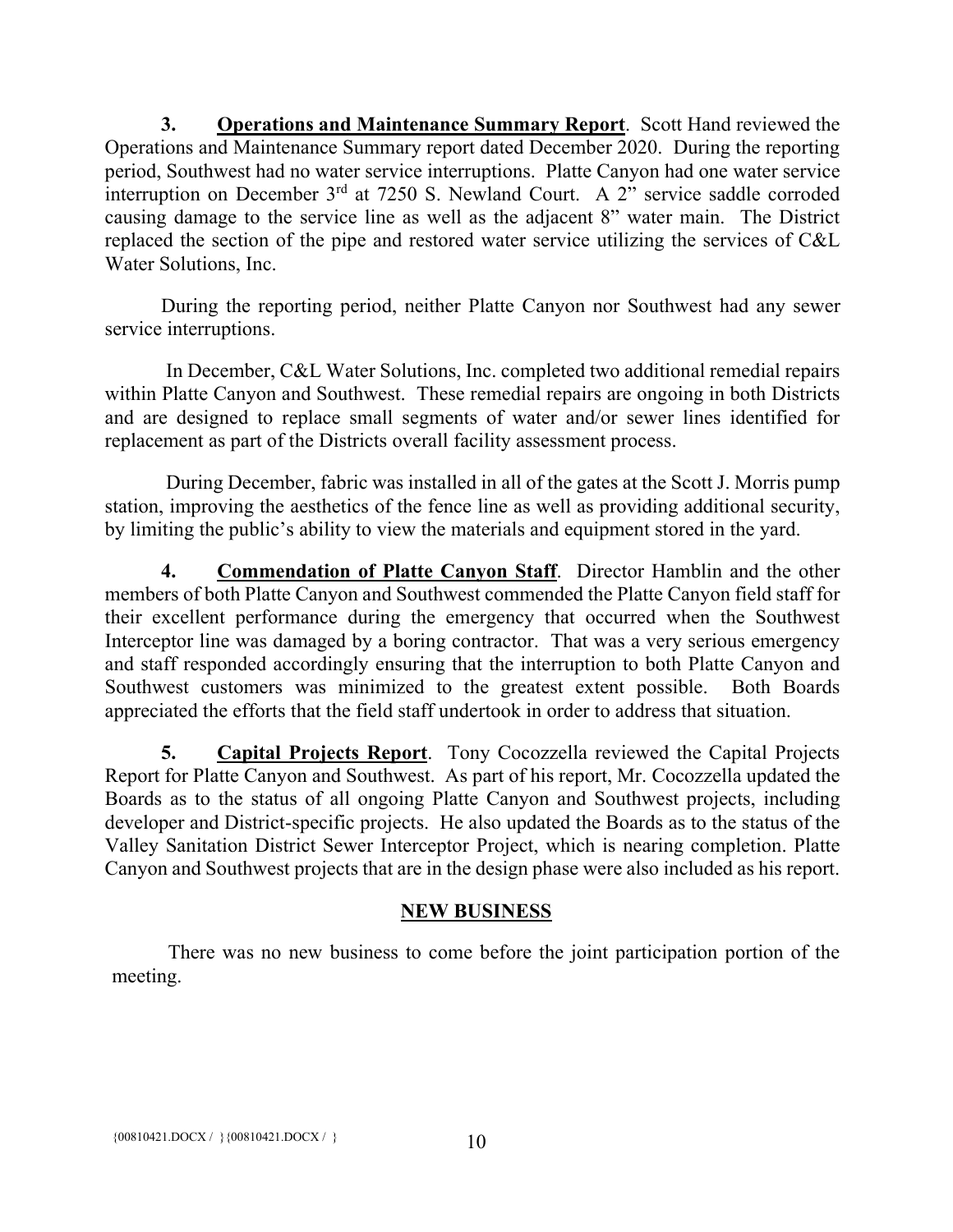# **PLATTE CANYON ACTION ITEMS**

# **CALL TO ORDER**

The Platte Canyon portion of the joint meeting was called to order by Platte Canyon Vice President George Hamblin, who presided as Chair.

### **APPROVAL OF PLATTE CANYON AGENDA**

Following a brief discussion, a motion was made by Platte Canyon Director Buckner seconded by Platte Canyon Director Fohn to approve, as presented, the Platte Canyon agenda. The Chair called for a vote of the Platte Canyon Board, and the vote was as follows:

| William Buckner        | Aye |
|------------------------|-----|
| Anthony M. Dursey      | Aye |
| Louis J. Fohn          | Aye |
| George E. Hamblin, Jr. | Aye |

## **PLATTE CANYON CONSENT AGENDA ITEMS**

A motion was made by Platte Canyon Director Buckner and seconded by Platte Canyon Director Fohn to approve Platte Canyon consent agenda items 1 and 2, as set forth below, by single motion:

**1. Approval of Accounts Payable and Ratification of Interim Disbursements for January 2021**. The Platte Canyon payables and supplemental disbursements for the month of January 2021, in the aggregate amount of \$277,558.79, represented by Platte Canyon check nos. 33463 through 33514, inclusive, including any checks written by the manager pursuant to prior Board authorization for less than \$2,500, as well as various electronic fund payments for employee salaries, utilities and other authorized electronic fund payment vendors.

**2. Platte Canyon Investment/Deposit Report**. During the month of December 2020, Platte Canyon did not purchase any treasury notes or agency securities, nor did any treasury notes or agency securities mature or redeem. In addition, during the month, Platte Canyon did not roll over or renew any certificates of deposit. The Chair called for a vote of the Platte Canyon Board, and the vote was as follows:

| William Buckner        | Aye |
|------------------------|-----|
| Anthony M. Dursey      | Aye |
| Louis J. Fohn          | Aye |
| George E. Hamblin, Jr. | Aye |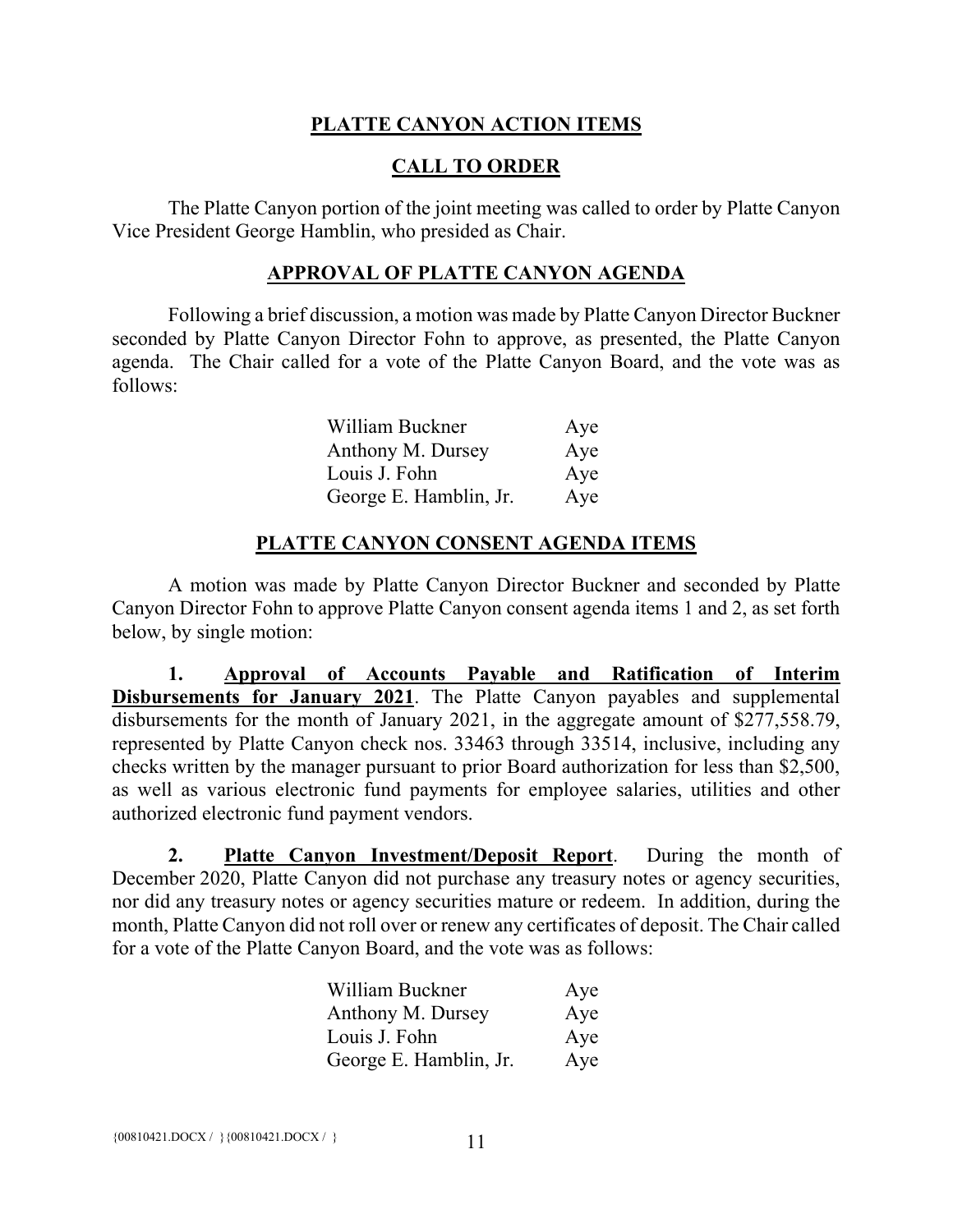## **PLATTE CANYON ACTION ITEMS**

**1. Adoption of Resolution 2021-1-1 Establishing the Dates and Times for Board Meetings and Designating the Location for Posting Meeting Notices**. The manager reviewed with the Board, Resolution 2021-1-1 which reaffirms the Platte Canyon's regular meeting schedule for 2021 as being on the fourth Friday of each month, except for the months of November and December, when the meeting will be held on the third Friday of the month, and designates the Platte Canyon website as the location for posting Open Meeting Law notices, which when available, will include a meeting agenda, at least 24 hours prior to each meeting.

Following a brief discussion, a motion to adopt Resolution 2021-1-1 was made by Platte Canyon Director Dursey and seconded by Platte Canyon Buckner. The Chair called for a vote of the Platte Canyon Board, and the vote was as follows:

| William Buckner        | Aye |
|------------------------|-----|
| Anthony M. Dursey      | Aye |
| Louis J. Fohn          | Aye |
| George E. Hamblin, Jr. | Aye |

A copy of Resolution 2021-1-1 is attached to the original of these minutes as Exhibit B.

**2. Approval of Bank/Dealer Resolution and Agreement with UMB Bank**. The manager and Vanessa Shipley reviewed a Resolution and Agreement that enables Platte Canyon to utilize UMB Bank to purchase treasury securities. The arrangement is necessary because Morgan Stanley has determined that it will not perform these services on behalf of Platte Canyon going forward because Platte Canyon's investment portfolio does not meet the minimum dollar amount that has been established by Morgan Stanley.

At the conclusion of Vanessa Shipley's and the manager's review, a motion to approve the UMB Bank Bank/Dealer Resolution and Agreement was made by Platte Canyon Director Buckner and seconded by Platte Canyon Director Fohn. The Chair called for a vote of the Platte Canyon Board, and the vote was as follows:

| William Buckner        | Aye |
|------------------------|-----|
| Anthony M. Dursey      | Aye |
| Louis J. Fohn          | Aye |
| George E. Hamblin, Jr. | Aye |

## **PLATTE CANYON INFORMATION/DISCUSSION ITEMS**

{ $00810421.DOCX / }$  { $00810421.DOCX / }$ } 12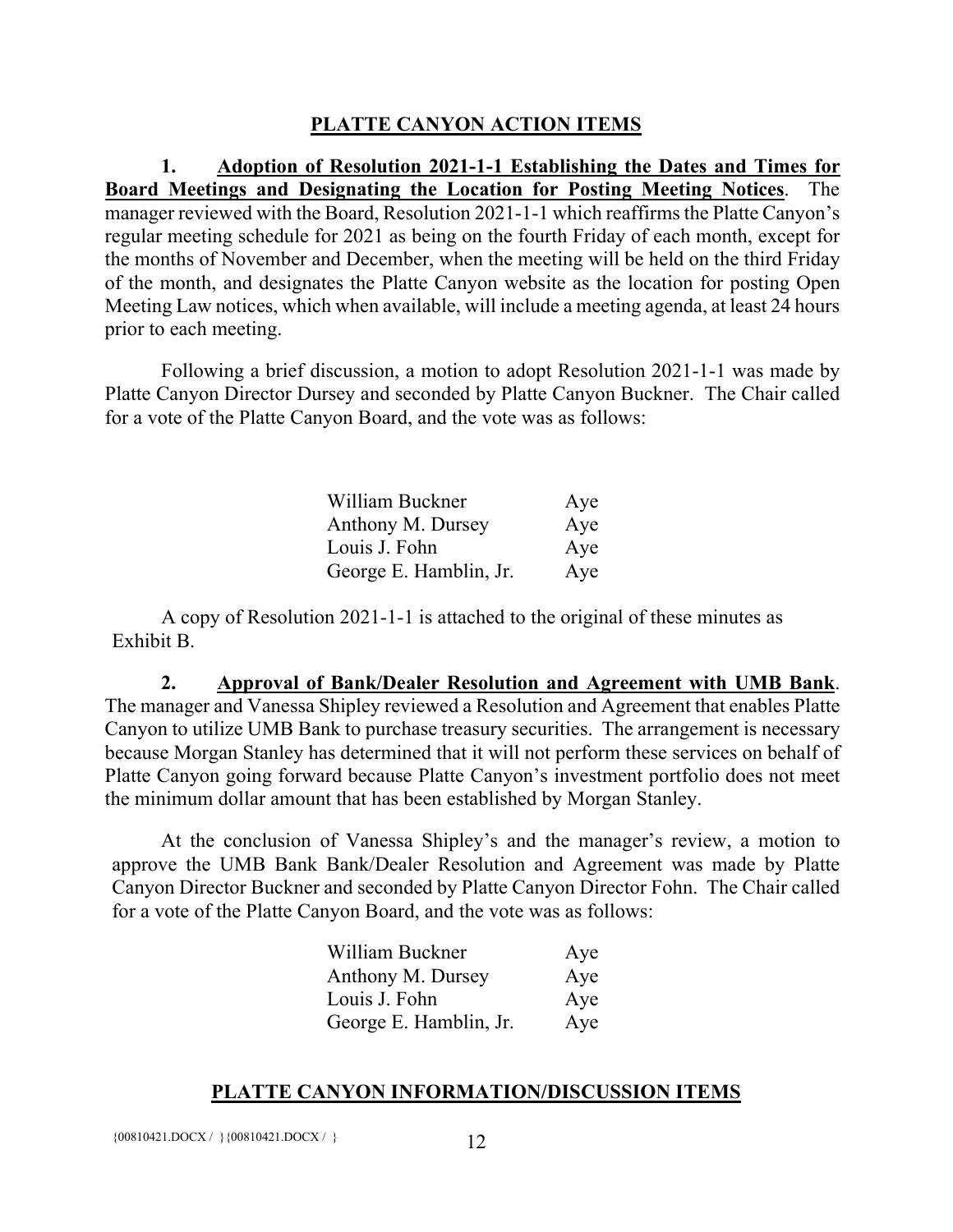There were no information or discussion items to come before the Platte Canyon Board.

# **PLATTE CANYON NEW BUSINESS**

**1. Remembrance of Former District President, Richard Rock**. All Board members, if they did not already know, were advised that former Platte Canyon Board member and President, Richard Rock, passed away recently after spending a short period of time in a skilled nursing facility. Both the Platte Canyon and Southwest Board members expressed their sincere appreciation for the years of service that Richard Rock gave to Platte Canyon.

**2. Platte Canyon Board Vacancy**. As a result of Richard Rock's passing, there is currently one vacancy on the Platte Canyon Board. Following a brief discussion, it was determined that the Platte Canyon staff will interview two persons who expressed interest in serving on Platte Canyon's Board. Following those interviews, staff will make a recommendation to the Platte Canyon Board at either its February or March meeting as to which of the two individuals would be best suited to serve on the Platte Canyon Board. The Board may then interview those candidates as part of its process in filling the vacancy. It is not anticipated that the vacancy will be filled until March 2021.

**3. Appointment to Executive Committee**. The Executive Committee for both Districts, which consists of one Board member from Platte Canyon, one Board member from Southwest and one member who sits on both Boards, currently now has a vacancy due to the passing of Richard Rock. Richard Rock served as the Platte Canyon representative on the Executive Committee. Following a brief discussion, a motion was made by Director Dursey and seconded by Director Hamblin to appoint Platte Canyon Director Bill Buckner to the Executive Committee. The Chair called for a vote of the Platte Canyon Board, and the vote was as follows:

| William Buckner        | Aye |
|------------------------|-----|
| Anthony M. Dursey      | Aye |
| Louis J. Fohn          | Aye |
| George E. Hamblin, Jr. | Aye |

The Chair then called for a vote of the Southwest Board, and the vote was as follows: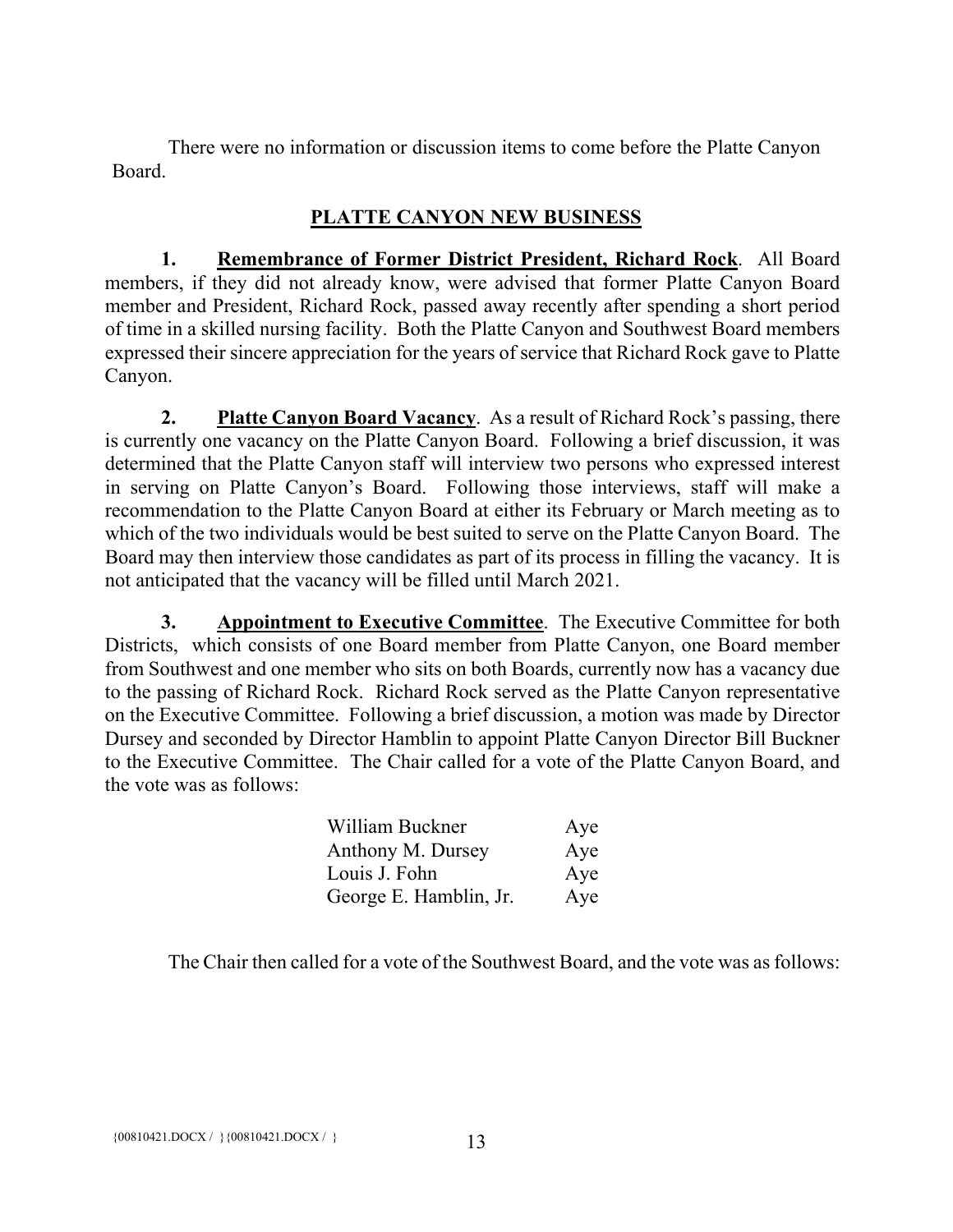| Anthony M. Dursey         | Aye |
|---------------------------|-----|
| Kenton C. Ensor, Jr.      | Aye |
| George E. Hamblin, Jr.    | Aye |
| Chuck Hause               | Aye |
| Bernard J. Sebastian, Jr. | Aye |

**4. Election of Officers**. Following a brief discussion and noting that the position of Platte Canyon President is currently was vacant, a motion was made by Director Dursey and seconded by Director Buckner to appoint George E. Hamblin, Jr. to serve as Platte Canyon's President, and to reaffirm that Director Buckner will remain as Platte Canyon's Secretary/Treasurer. The other Platte Canyon Board members will retain their position of Vice President. The Chair called for a vote of the Platte Canyon Board, and the vote was as follows:

| William Buckner        | Aye |
|------------------------|-----|
| Anthony M. Dursey      | Aye |
| Louis J. Fohn          | Aye |
| George E. Hamblin, Jr. | Aye |

#### **ADJOURNMENT**

There being no further business to come before this joint regular meeting of the Southwest and Platte Canyon Boards, a motion to adjourn was made by Southwest Director Hause and seconded by Southwest Director Sebastian. The Chair called for a vote of the Southwest Board, and the vote was as follows:

| Kenton C. Ensor, Jr.      | Aye |
|---------------------------|-----|
| George E. Hamblin, Jr.    | Aye |
| <b>Chuck Hause</b>        | Aye |
| Bernard J. Sebastian, Jr. | Aye |

The Chair then called for a vote of the Platte Canyon Board, and the vote was as follows:

| William Buckner        | Aye |
|------------------------|-----|
| Anthony M. Dursey      | Aye |
| Louis J. Fohn          | Aye |
| George E. Hamblin, Jr. | Aye |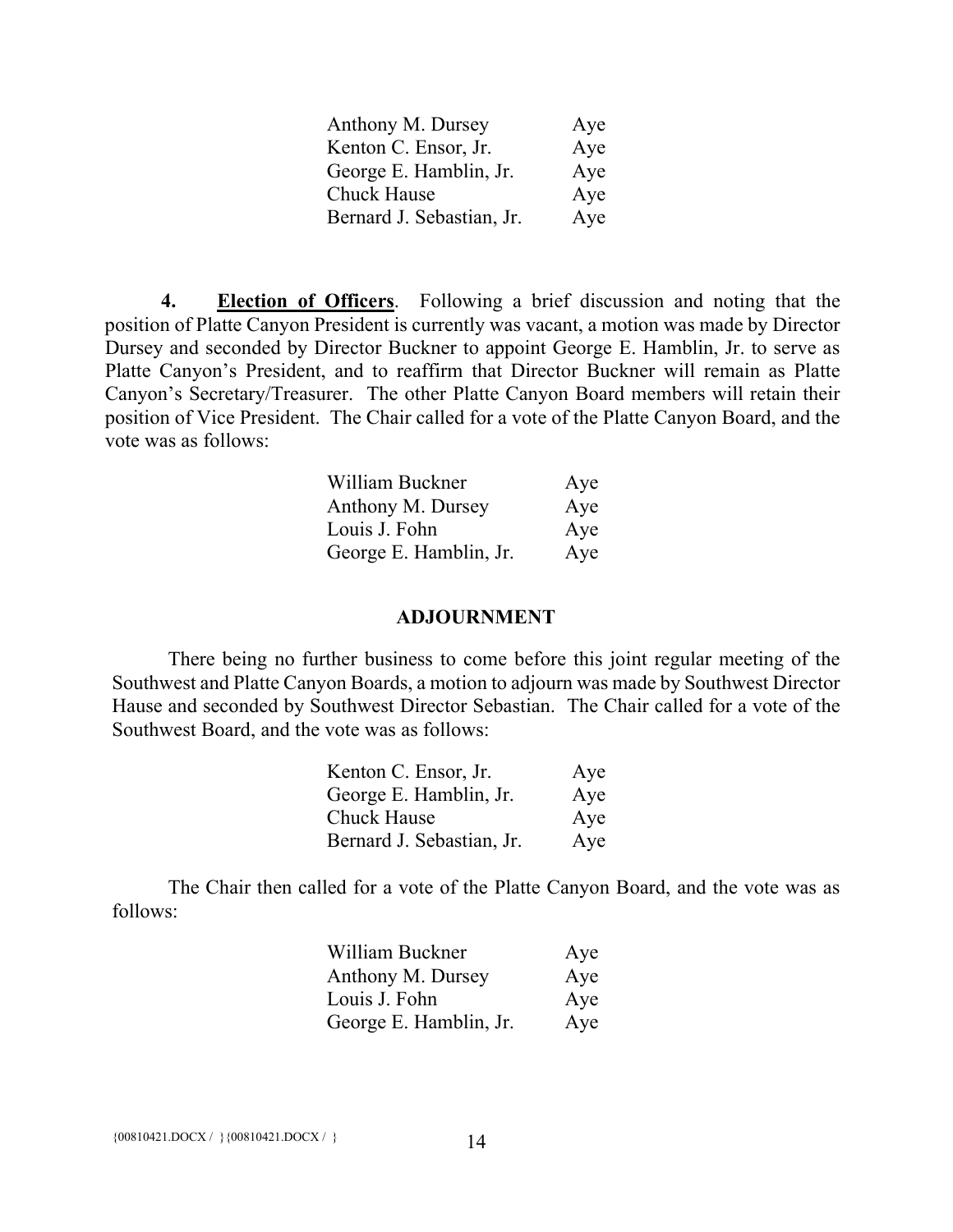Whereupon, this joint regular meeting of the Southwest and Platte Canyon Boards of Directors adjourned at approximately 9:30 a.m. The next regular joint meeting of the Boards will be held on Friday, February 26, 2021 at 8:30 a.m. in the District's office.

Respectfully submitted,

Timothy J. Flynn, Recording Secretary

THE MINUTES OF THIS JOINT REGULAR MEETING OF THE BOARD OF DIRECTORS OF THE SOUTHWEST METROPOLITAN WATER AND SANITATION DISTRICT AND THE BOARD OF DIRECTORS OF THE PLATTE CANYON WATER AND SANITATION DISTRICT ARE HEREBY RATIFIED, CONFIRMED AND APPROVED BY THE FOLLOWING NAMED INDIVIDUALS WHO, INDIVIDUALLY AND AS MEMBERS OF THE BOARD OF DIRECTORS OF SAID DISTRICTS, WAIVE ANY AND ALL NOTICE THAT MAY BE REQUIRED BY THE STATUTES OF THE STATE OF COLORADO PERTAINING TO THE CONVENING AND THE CONDUCTING OF THIS SPECIAL MEETING OF THE DISTRICTS' BOARDS OF DIRECTORS; AND THE UNDERSIGNED DO HEREBY CONSENT TO THE SAID MEETING BEING HELD ON THE DATE, AT THE TIME AND AT THE PLACE AS HEREINABOVE SET FORTH.

SOUTHWEST METROPOLITAN WATER AND SANITATION DISTRICT PLATTE CANYON WATER AND SANITATION DISTRICT

| Anthony M. Dursey         | William D. Buckner     |
|---------------------------|------------------------|
| Kenton C. Ensor, Jr.      | Anthony M. Dursey      |
| George E. Hamblin, Jr.    | Louis J. Fohn          |
| <b>Chuck Hause</b>        | George E. Hamblin, Jr. |
| Bernard J. Sebastian, Jr. |                        |